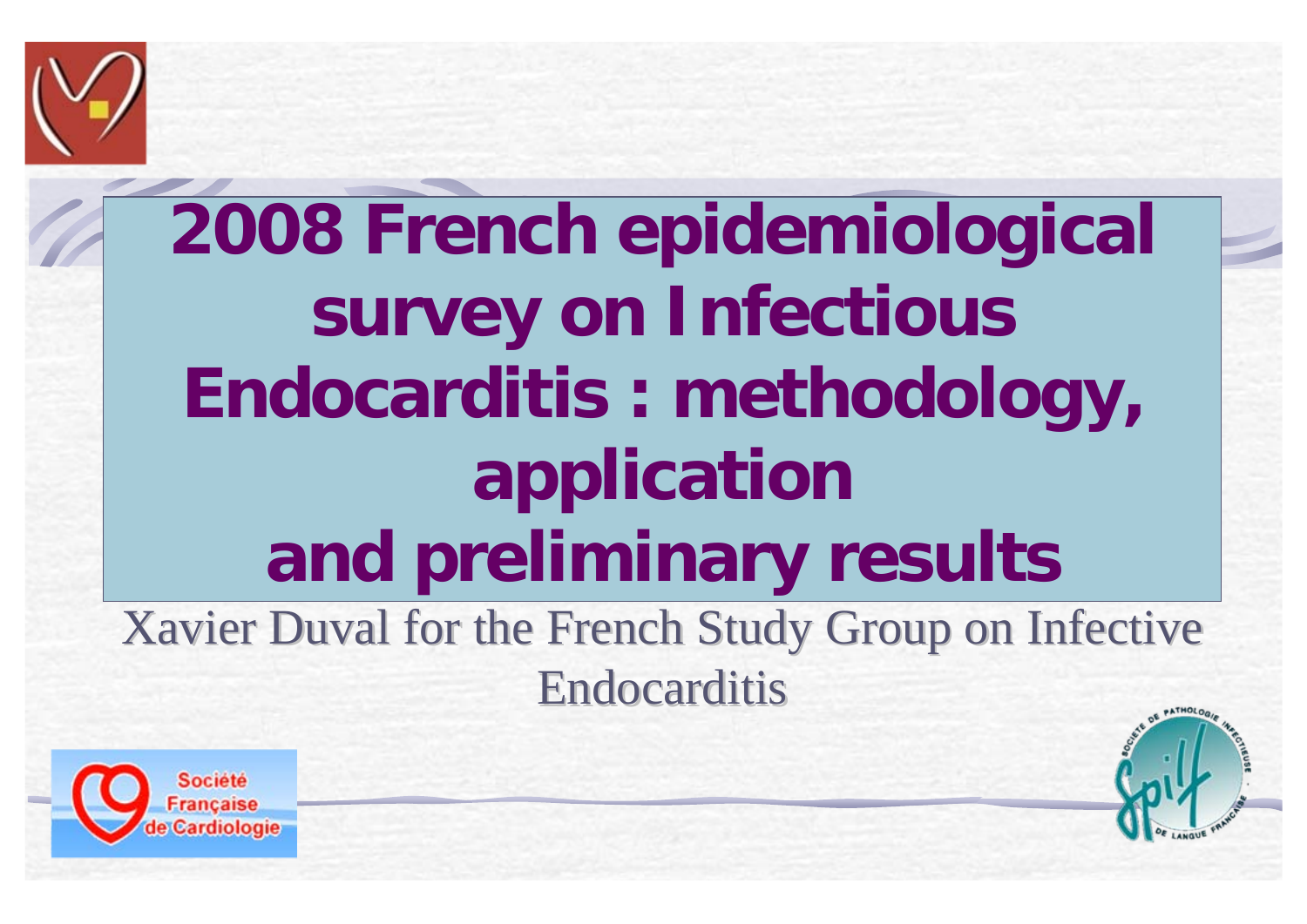## Study objectives

#### **Primary objective**

Update the description of epidemiologic, clinical, microbiologic and evolutive characteristics of IE in France

#### Secondary objectives :

- Compare current data with those obtained from a similar survey performed 9 and 17 years earlier
- **Impact of 2002 IE prophylaxis guideline modifications**
- Describe oral streptococci and S. aureus susceptibility
- **Assess surgery impact on in-hospital and 5-year survival**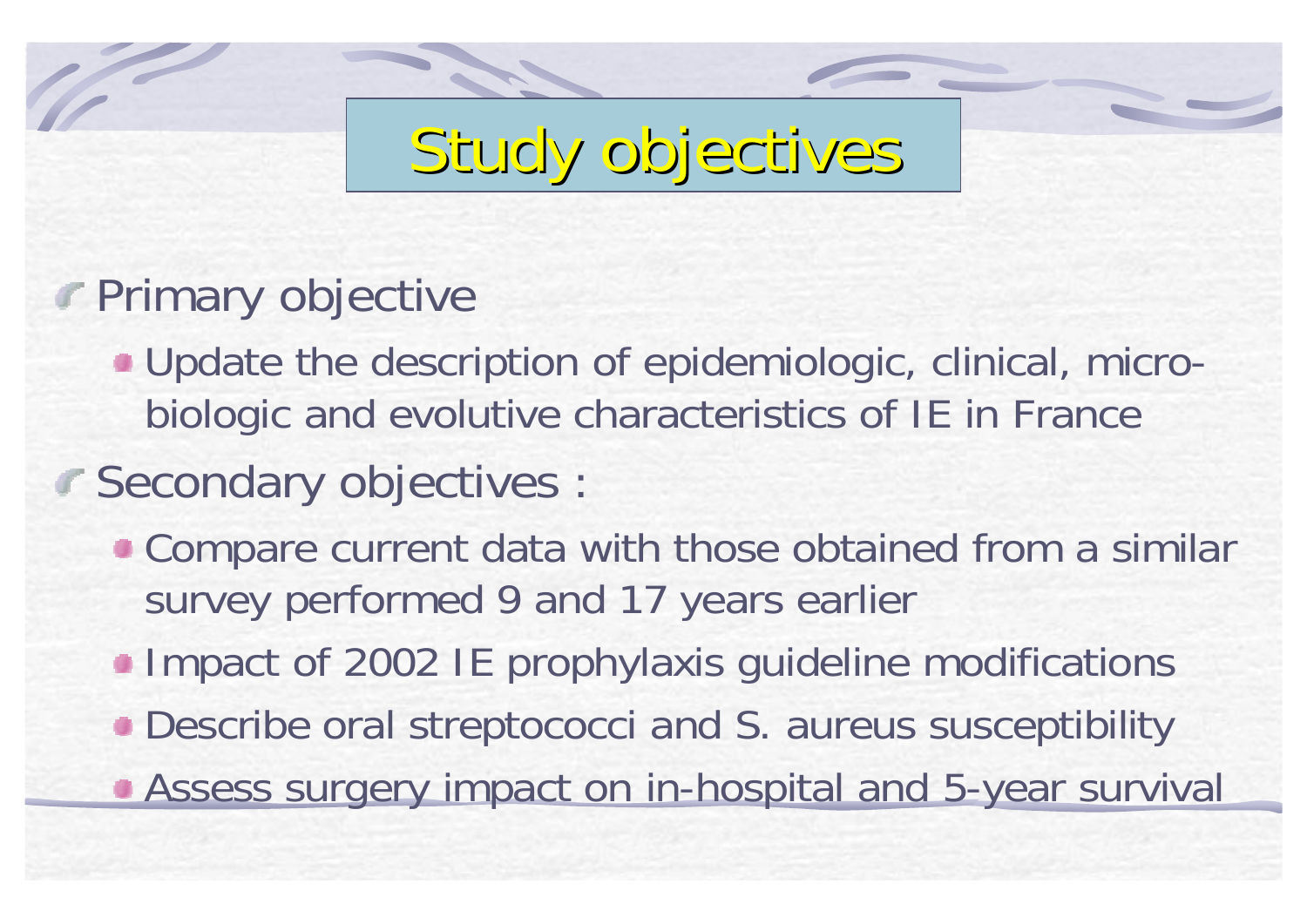### Methods Methods



- Population-based prospective study conducted from Dec 1, 2008 to Mar 31, 2009 in 7 French regions
- Total population: 16 million inhabitants (26 % of the French population). Only pts whose first hospitalization date fell between Jan 1 and Dec 31, 2008 will be retained for the analysis.
- **Study publicized & recalled by mail to all hospital** physicians falling into one of the following categories:
	- **physicians likely to take care of patients with IE**
	- **e** echocardiographists
	- *<u></u>* microbiologists

Only Duke-Li definite cases of IE were kept in the study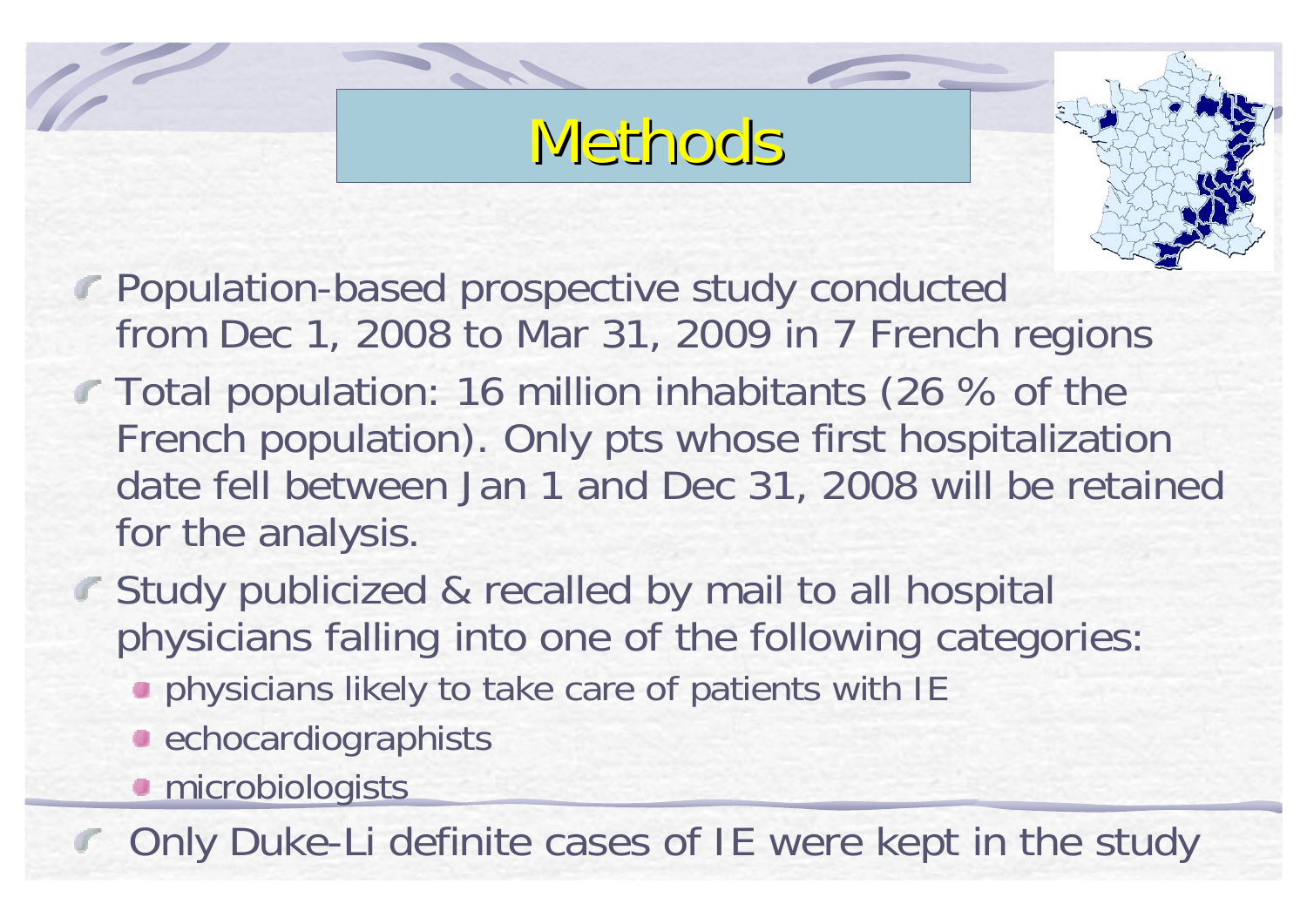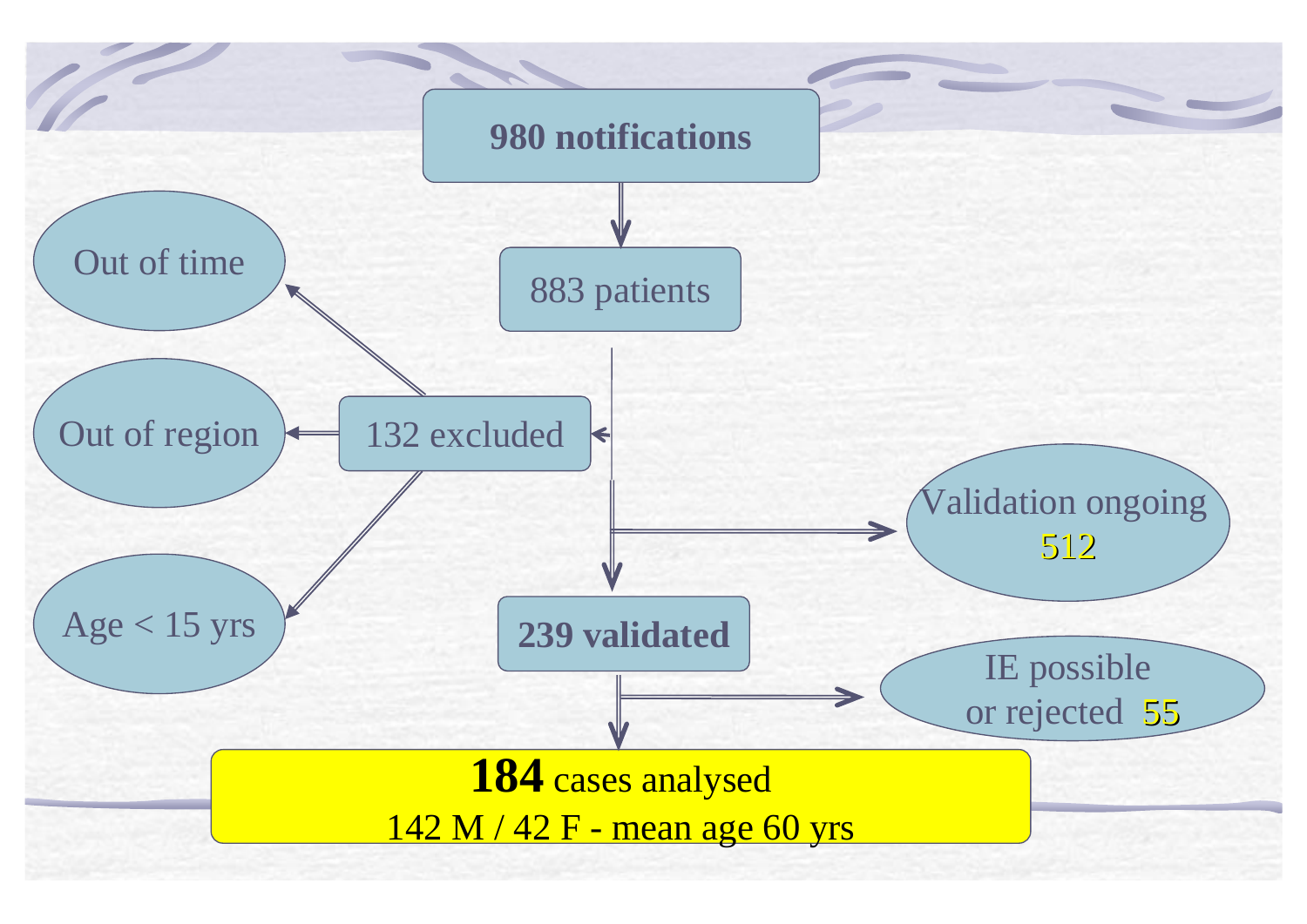## Underlying heart disease Underlying heart disease

|                                                 | N(%)        |
|-------------------------------------------------|-------------|
| Native valve disease                            | 35 (19%)    |
| <b>PM</b>                                       | 20(11%)     |
| <b>Prosthetic valve</b>                         | 41 (22%)    |
| Congenital heart disease                        | 6(3%)       |
| <b>Previous IE</b>                              | $12(6.5\%)$ |
| Unspecified "cardiac murmur"                    | 6(3%)       |
| No previously known underlying heart<br>disease | (96 (52%)   |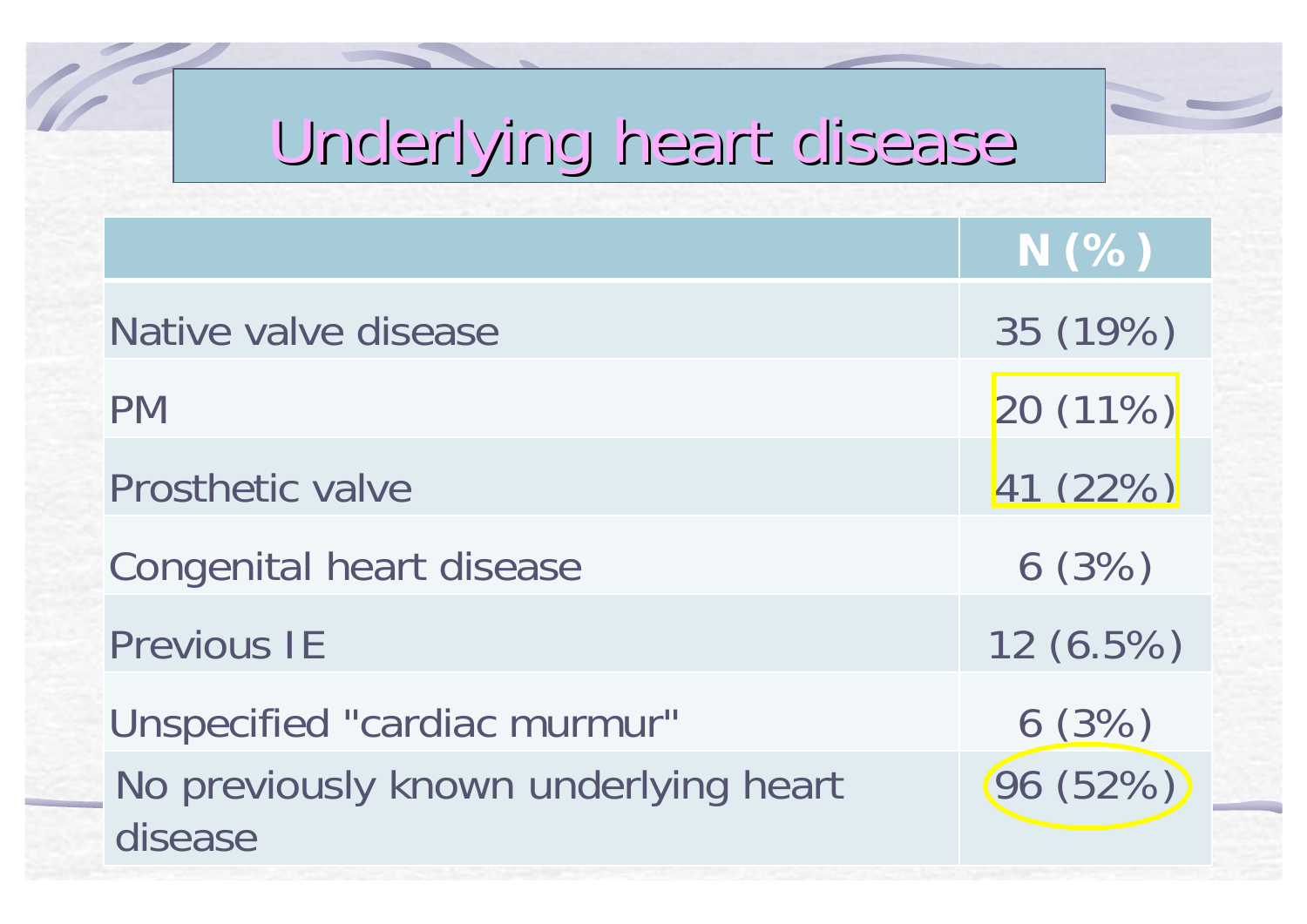### Location of IE

| Localisation             | $n$ (%)    |  |  |
|--------------------------|------------|--|--|
| Aortic valve             | 35 (19%)   |  |  |
| Mitral valve             | 52 (28%)   |  |  |
| Aortic and mitral valves | 53 (29%)   |  |  |
| <b>Tricuspid valve</b>   | 15 (8%)    |  |  |
| <b>Pulmonic valve</b>    | $1(0.5\%)$ |  |  |
| <b>Bilateral IE</b>      | 17 (9.2%)  |  |  |
| Pacemaker                | 7(3.8%)    |  |  |
| Undetermined             | 4(2%)      |  |  |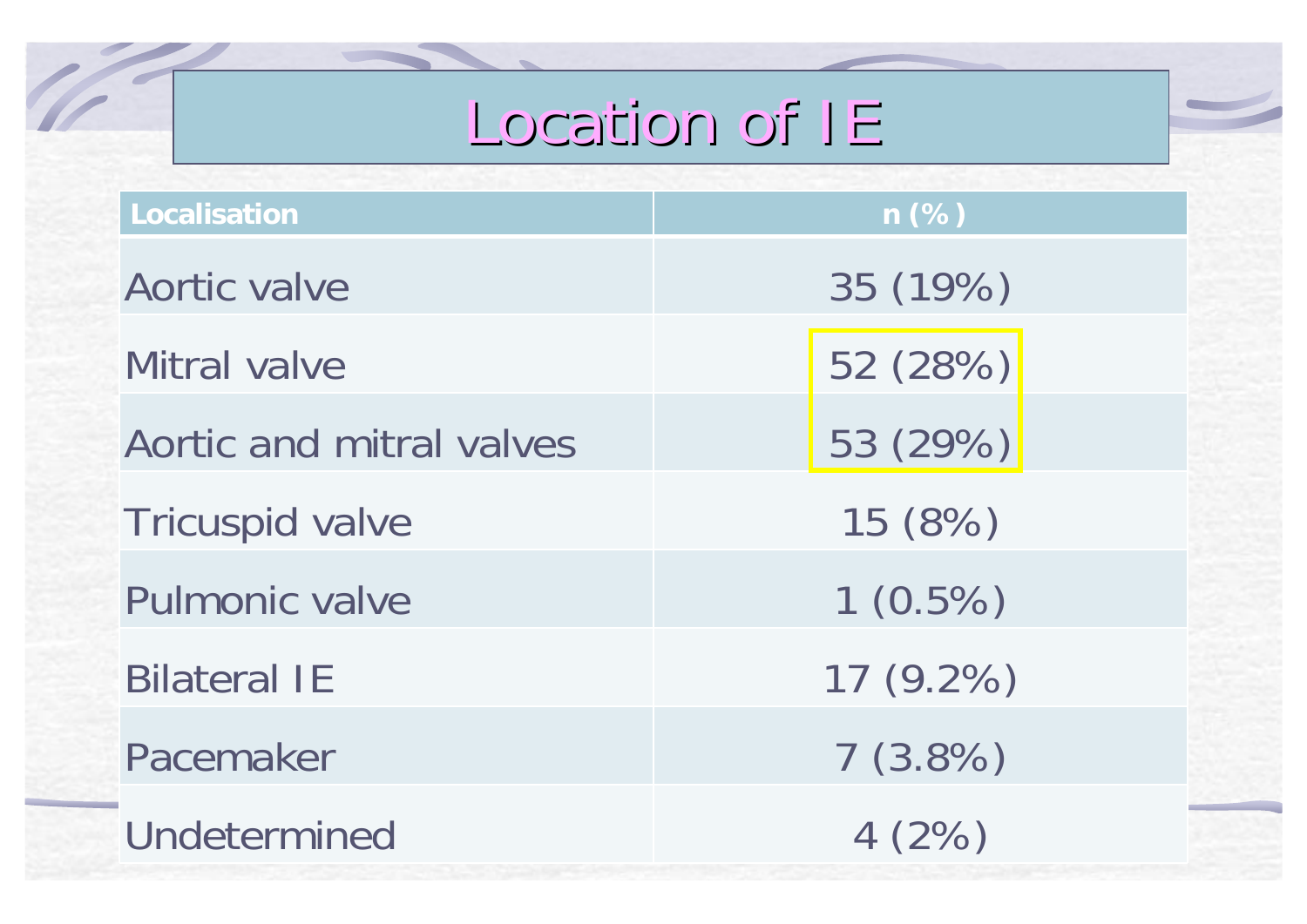# Distribution of microorganisms Distribution of microorganisms

| Streptococcaceae       | <u>Q1</u>      |     |
|------------------------|----------------|-----|
| Oral streptococci      | 41             | 22% |
| Group D streptococci   | 25             | 14% |
| Pyogenic streptococci  | 10             | 5%  |
| Enterococci            | 12             | 7%  |
| Other Streptococcaceae | $\overline{a}$ | 2%  |

| Staphylococcaceae                | 67 |     |
|----------------------------------|----|-----|
| Staphylococcus aureus            | 48 | 26% |
| Coagulase-negative staphylococci | 18 | 10% |
| Other microorganisms             | 14 | 8%  |
| $\geq$ 2 microorganisms          | 6  | 3%  |
| No microorganism identified      |    |     |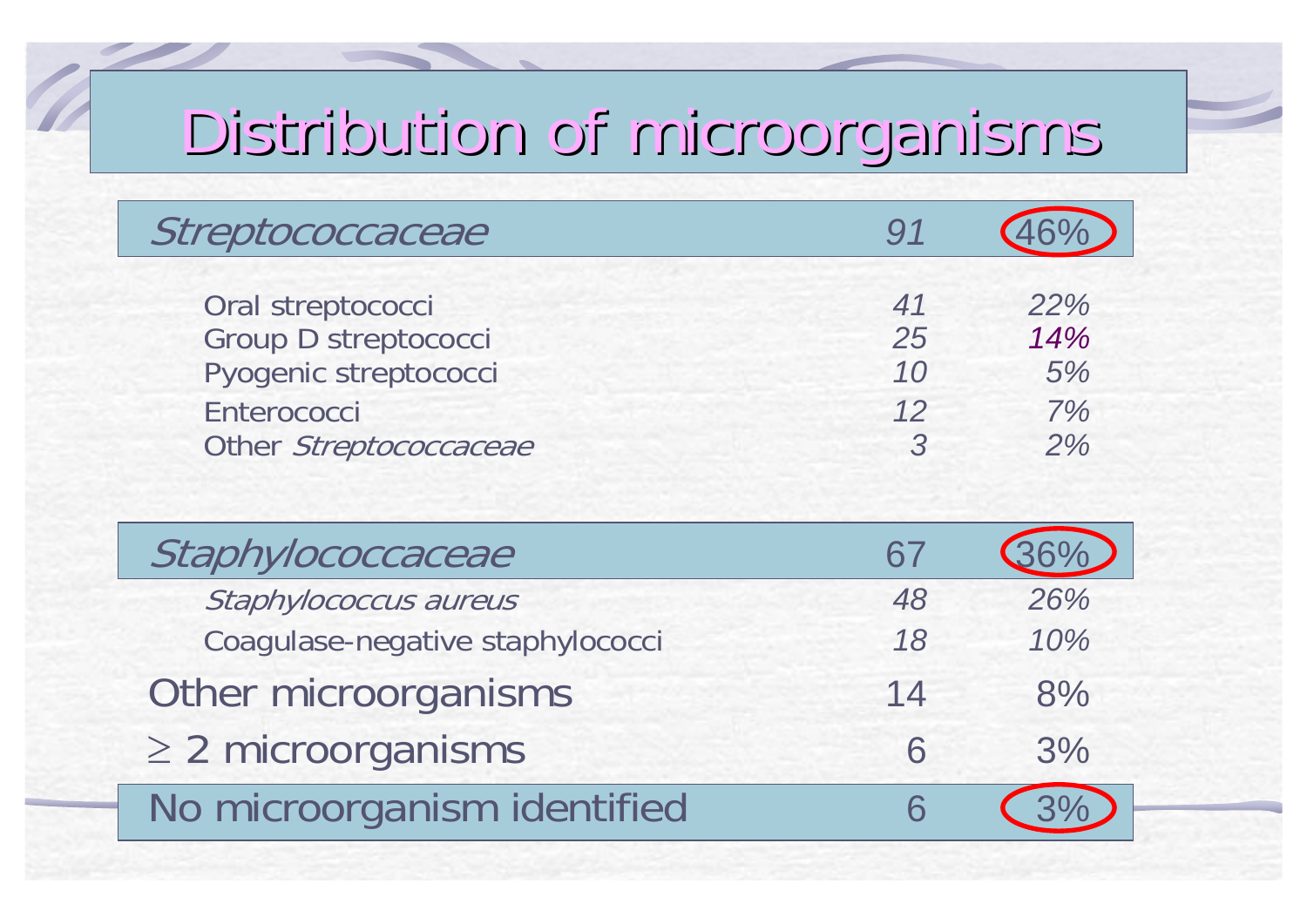#### Outcome

**COLLEGE** 

|                      | $\mathbf n$ | $\%$  |
|----------------------|-------------|-------|
| Surgery              | 82          | 48%   |
| In hospital death    | 49          | (27%) |
| Hospital stay (days) | 61          | SD:53 |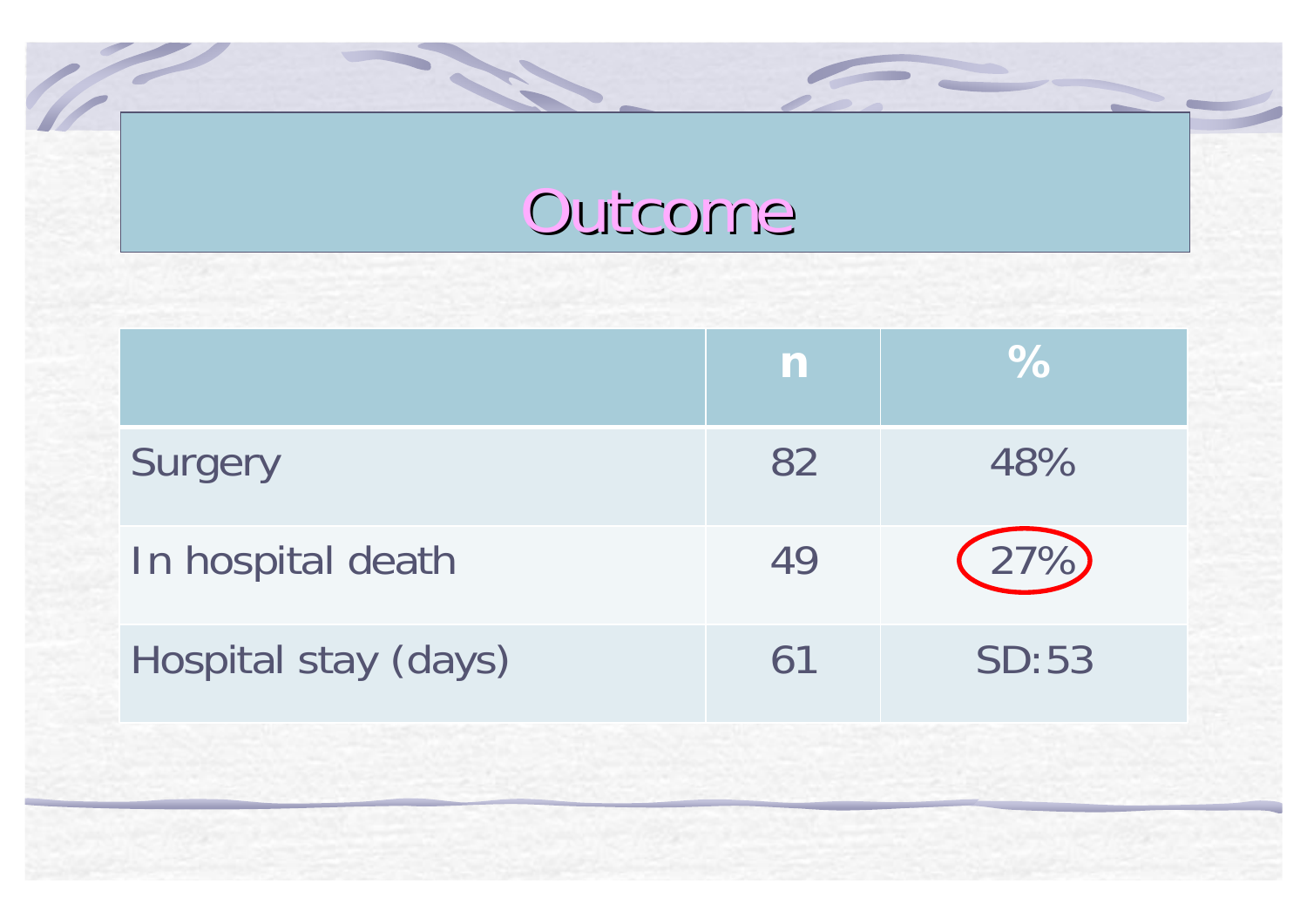## From 1991 to 2008: some trends From 1991 to 2008: some trends

|                                               | 1991 | 1999 | 2008 |
|-----------------------------------------------|------|------|------|
| Incidence (per million)                       | 24   | 30   | ?    |
| No known valvular disease                     | 33%  | 47%  | 52%  |
| <b>Identified microorganism</b><br>$\sqrt{ }$ | 92%  | 95%  | 97%  |
| <b>Streptococcus bovis</b>                    | 13 % | 25%  | 14%  |
| Staphylococci<br>$\sqrt{ }$                   | 23%  | 29%  | 36%  |
| <b>Surgical Rx</b><br>$\sqrt{ }$              | 30%  | 49%  | 48%  |
| Lethality (hospital stay)                     | 21%  | 17%  | 27%  |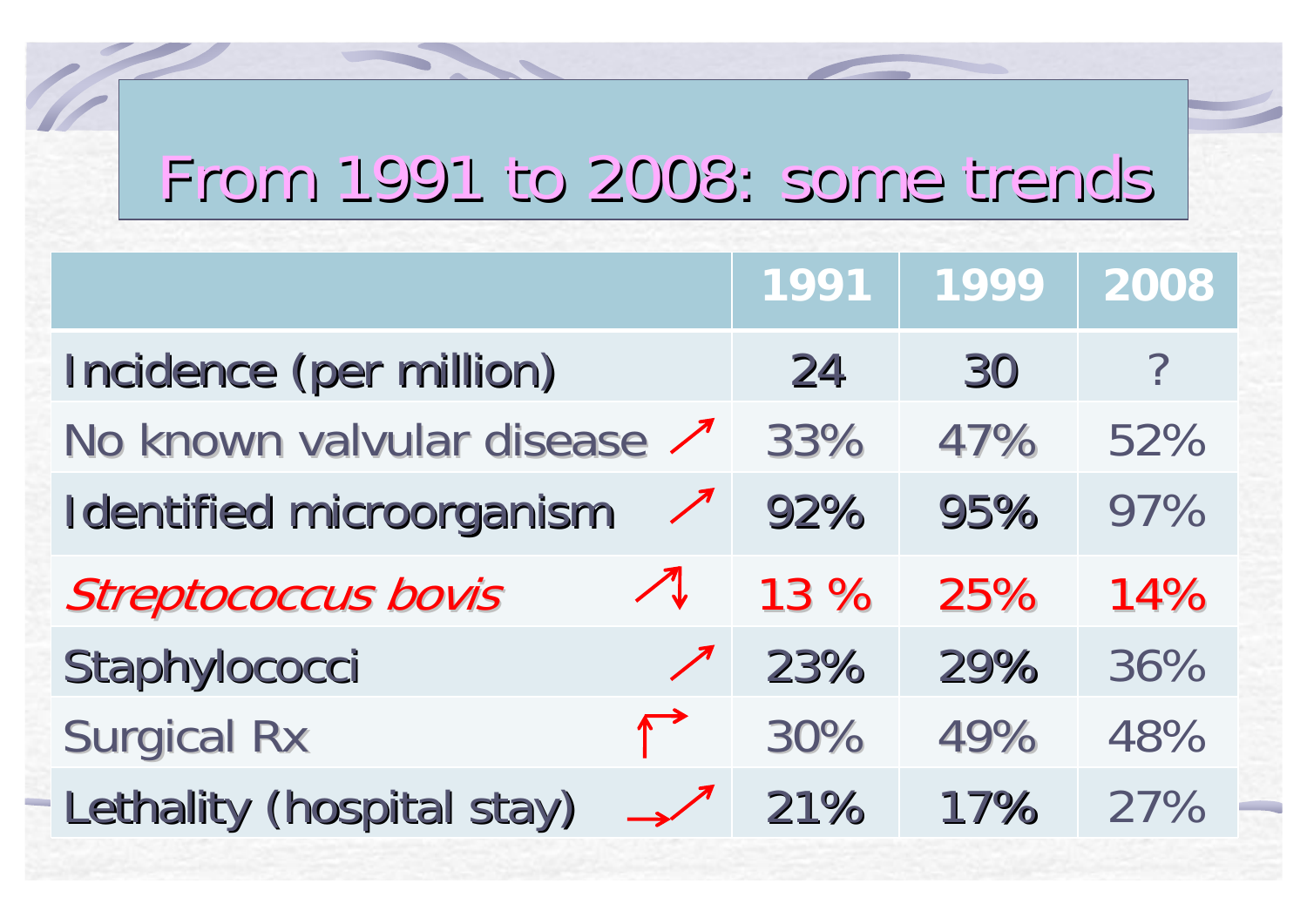### Conclusions Conclusions

#### Trends

- **IE predominates in patients with NO known valvular disease**
- **.** One third of pts with endovascular devices IE
- **Probable increase in staphylococcal IE**
- **Improvement in microbiological diagnosis**
- **Outcome** 
	- **Valve surgery during initial hospitalization in one out two pts**
	- **In-hospital lethality increase ??**
- $\epsilon$  Clinical and microbiologic profile of IE is changing continuously and rapidly. This emphasizes the need for a close epidemiological surveillance of this disease.